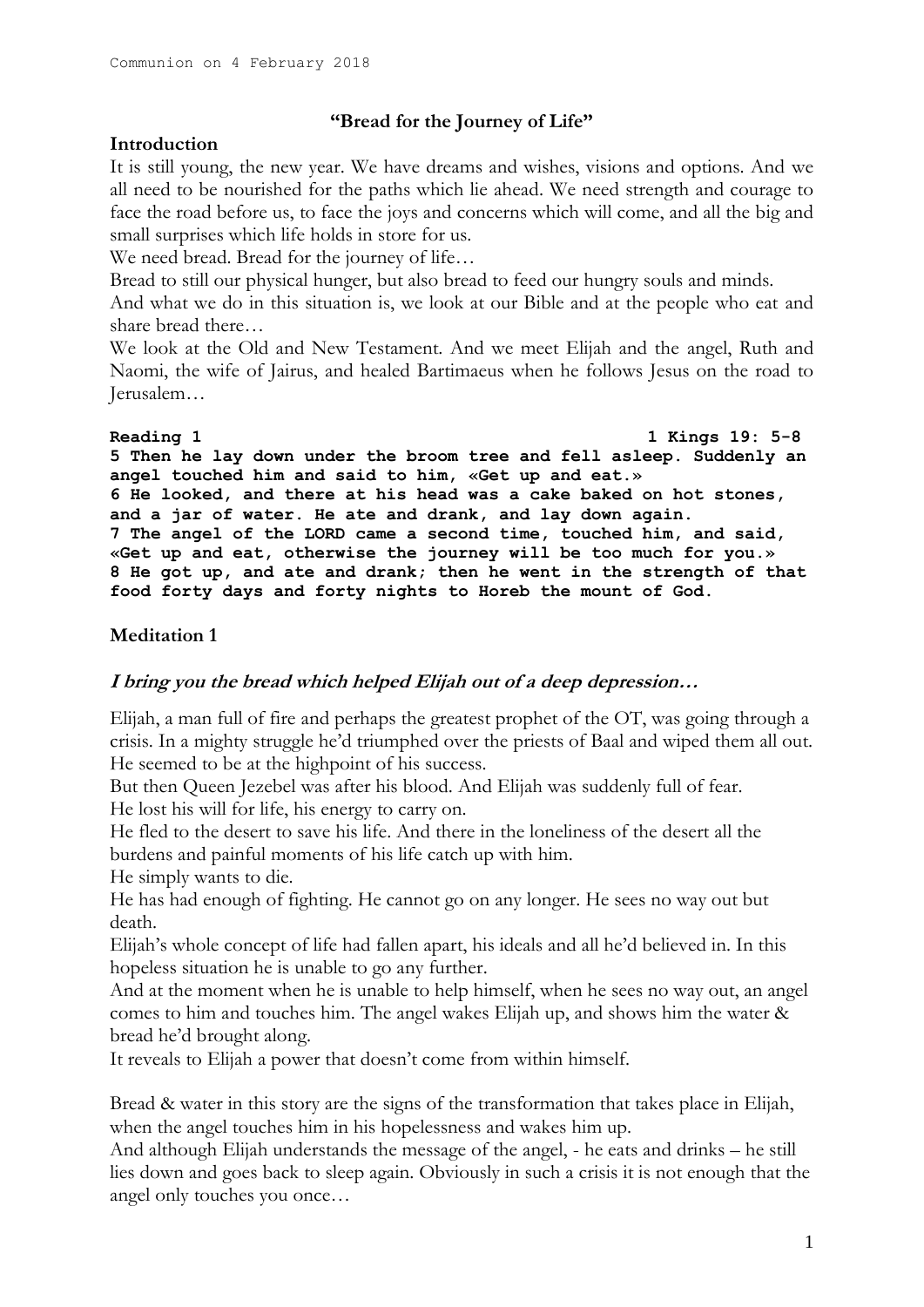I am sure, many of us can recognize ourselves in Elijah under the broom tree. We all have experienced times when we were sick and tired of everything, when we reached our limit, came to a dead end and faced times of darkness from which we did not find a way out through our own power.

Life stories destroyed. Families fallen apart. Children go their own way. Partners leave. We have exhausted our energies and are now left alone… and clutch at thin air.

I think, somehow we all know this.

And we know only too well, how it can be time for an angel to come and wake us up. Sometimes it is a person who stirs us up and opens our eyes. A person who gives us what we really need to recover.

And still it often happens to us as it did to Elijah: one time of smiling, touching, comforting, encouraging is not enough…

We need the angel again. And again.

And believe me: there are angels who come once, and twice – some as often as we need them… for weeks and months to feed us with their bread! *(put down bread on the altar)*

## **Hymn 620** chorus only

### **Reading 2 Ruth 2: 14-16 At mealtime Boaz said to her, 'Come here, and eat some of this bread, and dip your morsel in the sour wine.' So she sat beside the reapers, and he heaped up for her some parched grain. She ate until she was satisfied, and she had some left over. When she got up to glean, Boaz instructed his young men, 'Let her glean even among the standing sheaves, and do not reproach her. You must also pull out some handfuls for her from the bundles, and leave them for her to glean, and do not rebuke her.'**

## **Meditation 2**

# **I bring the bread Ruth baked when she returned home to her mother-in-law after a successful day of harvesting…**

Ruth, the stranger in Bethlehem, young, beautiful and strong, decided to make the most of the time of harvesting. She went out and made use of the ancient right of the poor to glean wheat. After the field workers of the landowners had done their part of the harvest the poor of the population were allowed to come after them and collect what was still left on the fields.

This was a rule in the Israel of the judges to make sure that even the poorest of the poor were given a chance to gather some food.

It did not always prevent them from starving and eventually dying of hunger, but it did save some. And it certainly helped Ruth and Naomi.

Coincidently Ruth landed on Boaz' fields. Boaz turned out to be not only generous, but also a distant relative who could help the two women. He fell in love with Ruth and soon after they'd first met, married her…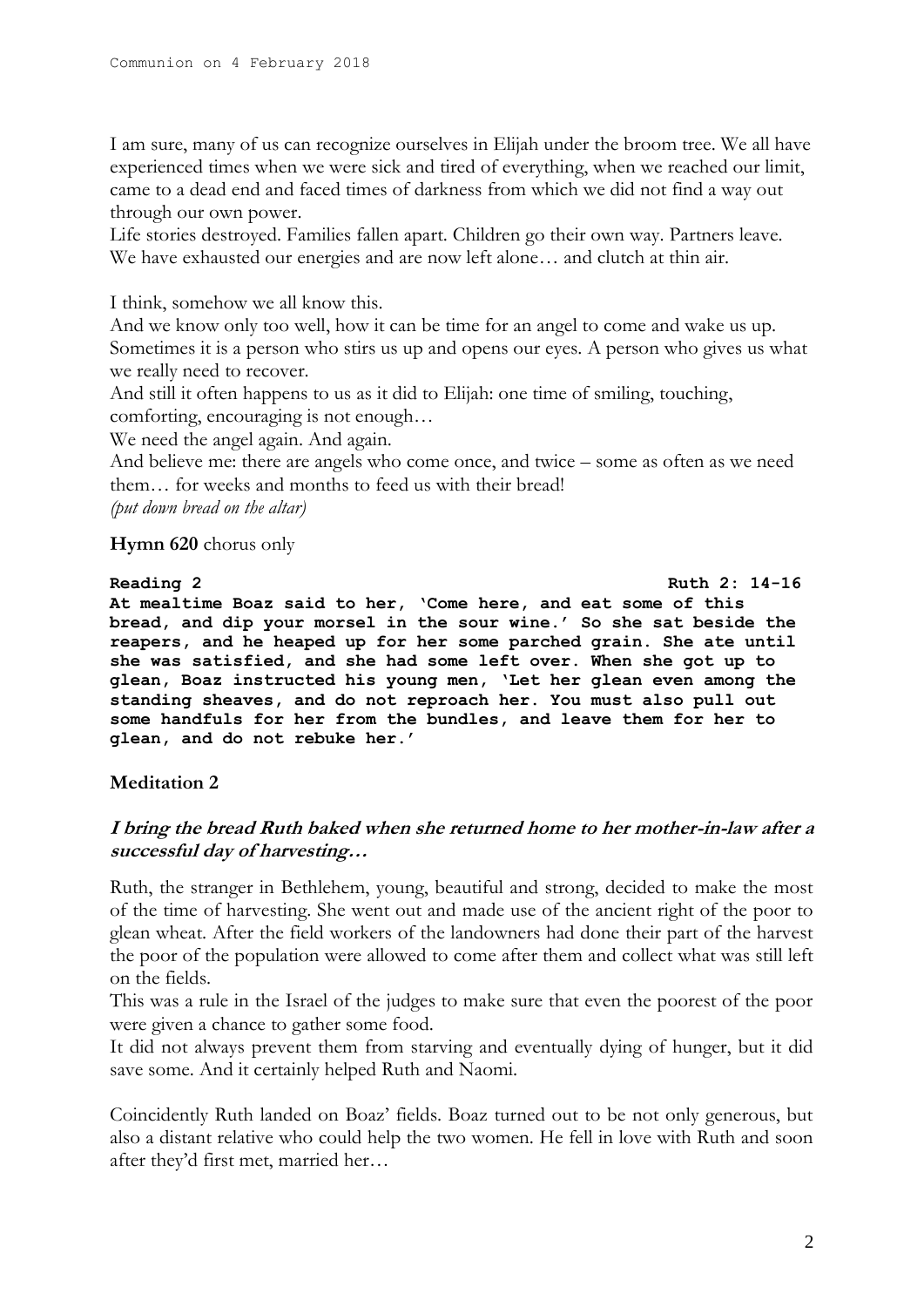If ancient Israel had an official "immigration policy" in the time of the judges, undoubtedly Moabites would have been listed as "undesirable elements". Moabites were banned from public and religious life. And there is no doubt that the biblical narrator clearly pictures Ruth as an immigrant entering the Israelites "promised land". It saved her that Boaz, the rich landowner, did assist the foreigner, that he did not worry what others would think if he gave his special favour to the unknown and foreign young woman…

The story of Ruth and Naomi is about two women who saw each other through a lot, two women who walked each other through the good times and the bad: marriage, the death of husbands and children, relocations to strange lands, poverty, courtship, remarriage and birth.

And unlike many stories of shared good and bad, the good fortune that one woman experienced did not become the misfortune of the other.

Ruth's marriage to the rich landowner Boaz did not signal the end of her friendship with the woman she had clung to in times of pain, danger and poverty. Ruth remembered the promise she'd made to the older woman when there was no one but her and Naomi somewhere on a lonely road… The blessing of one of them always became the blessing of the other, too.

Each woman found in the other's loyalty and companionship the future they'd thought they'd lost!

Ruth's bread nurtured Naomi's hope for a future and brought happiness to both of them and the people they eventually lived with.

Who does our bread feed, nurture and encourage? *(put down bread on the altar)*

## **Hymn 620** chorus only

### **Reading 3 Mark 5: 38-43**

**When they came to the house of the leader of the synagogue, he saw a commotion, people weeping and wailing loudly. When he had entered, he said to them, "Why do you make a commotion and weep? The child is not dead but sleeping." And they laughed at him. Then he put them all outside, and took the child's father and mother and those who were with him, and went in where the child was. He took her by the hand and said to her, "Talitha cum," which means, "Little girl, get up!" And immediately the girl got up and began to walk about (she was twelve years of age). At this they were overcome with amazement. He strictly ordered them that no one should know this, and told them to give her something to eat.**

## **Meditation 3**

## **I bring you the bread of an overjoyed mother with which she fed her daughter after Jesus had restored her to life…**

Jesus and the disciples take the boat to the other side of the lake. Crowds have already gathered to greet and meet him.

And in the middle of it all this man Jairus, a religious leader of the Jews, comes to Jesus. He looks him in the face, falls down on his knees and says: My daughter is dying, can't you come and touch her, heal her, restore her?

An unusual plea of an upper class man to approach a wandering preacher and healer... But no surprise is reported from Jesus' side.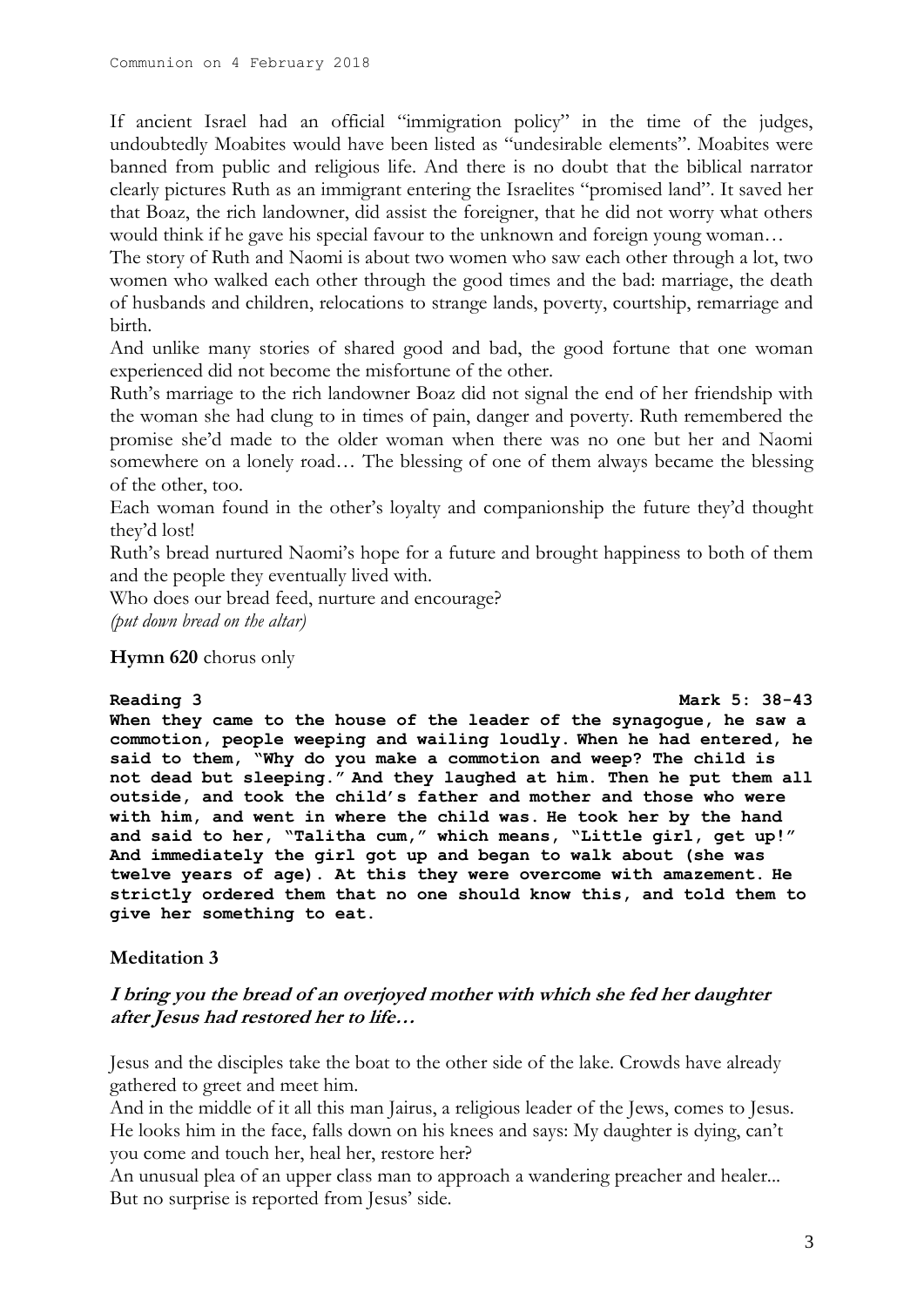Jesus is willing to come with Jairus. And while they are already walking towards that part of the town where Jairus lives with his family, the story with the woman happens who touches Jesus' clothes and gets healed.

Moments... lost? How many minutes did it take her to touch and talk and be blessed? Minutes in which the girl died?

While they still talk, some people from Jairus' house walk towards them with the terrible news that the young girl had already passed away.

Too late. It is no good bothering Jesus any longer.

Jairus' family's got to look this death in the eye...

But Jesus does not accept this death. He refuses to believe it.

"Do not fear", he says to Jairus. "Just believe."

Hold fast... keep going... carry on!

And to the people in the house of mourning, he says: "The child is not dead, but sleeping." Which makes them all laugh at him in disbelief.

He takes only the parents and two of his disciples and goes to where the girl lies. "Get up", he says to the girl, and she, who a moment before didn't have the energy to live, can now get up – and eat.

She is alive! She lives because Jesus had refused to accept her death, and asked the parents instead to give her something to eat.

Before my minds eye I can see a happy mother rushing down the stairs fetching her freshly baked bread and taking it to her wonderful daughter's room. Tears in the eyes of both parents, a careful attempt to eat a bite of the delicious bread on the daughter's side, and smiles on the faces of Jesus and the two friends he had taken with him into the girl's room.

That Jesus refuses to accept the power of death is more significant about him than all the miracles together: this is what impressed people most about him, what they learned from him, and what we can learn from him... when we look at the dark sides of life world wide, just as much as when we deal with illness and limitations in our own lives. It is eating the bread of life and refusing to accept the power of death which will save us… *(put down bread on the altar)*

**Hymn 620** chorus only

**Reading 4 Mark 10: 46-56 They came to Jericho. As he and his disciples and a large crowd were leaving Jericho, Bartimaeus son of Timaeus, a blind beggar, was sitting by the roadside. When he heard that it was Jesus of Nazareth, he began to shout out and say, "Jesus, Son of David, have mercy on me!" Many sternly ordered him to be quiet, but he cried out even more loudly, "Son of David, have mercy on me!" Jesus stood still and said, "Call him here." And they called the blind man, saying to him, "Take heart; get up, he is calling you." So throwing off his cloak, he sprang up and came to Jesus. Then Jesus said to him, "What do you want me to do for you?" The blind man said to him, "My teacher, let me see again." Jesus said to him, "Go; your faith has made you well." Immediately he regained his sight and followed him on the way.**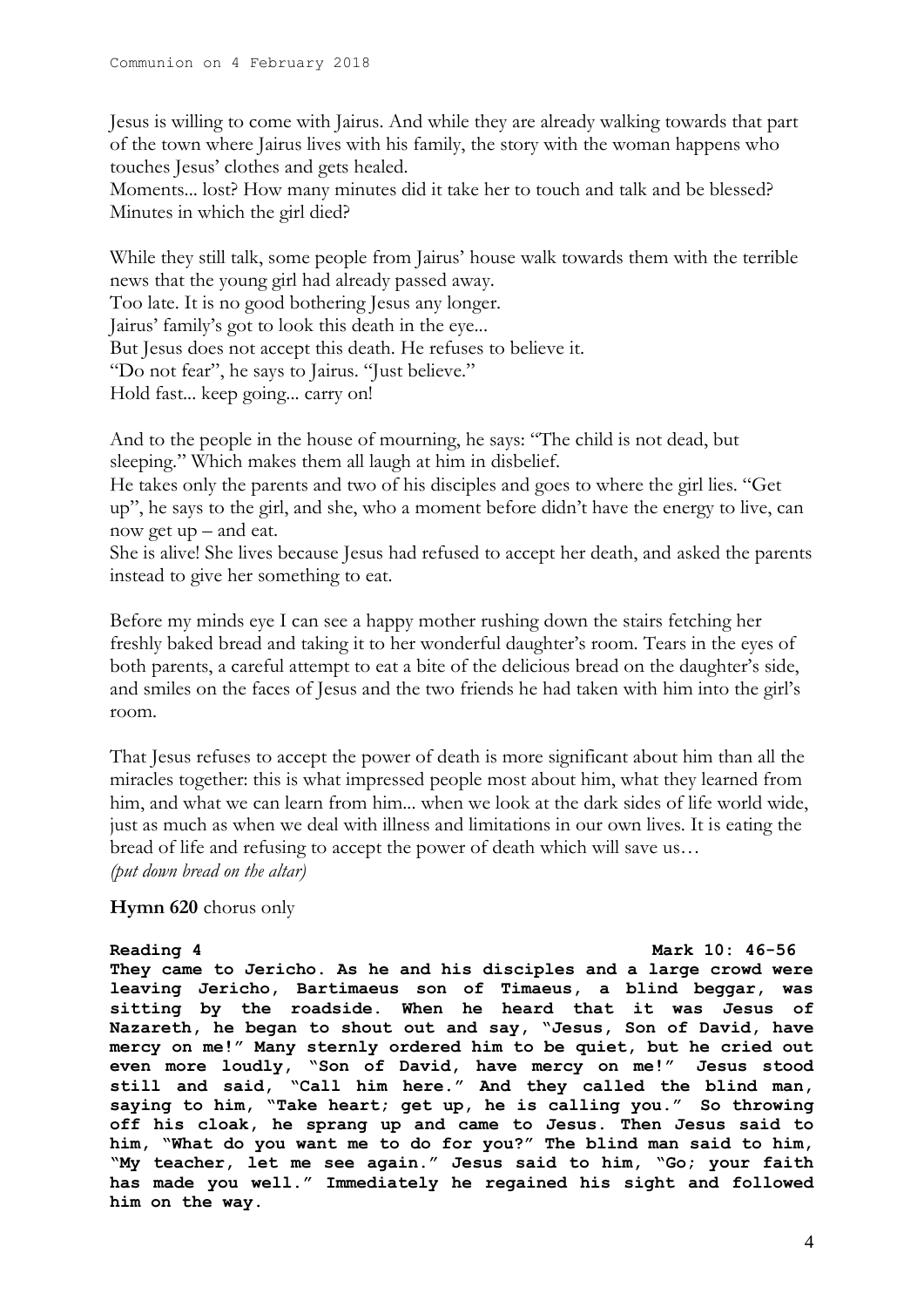## **Meditation 4**

# **I bring you the bread of Bartimaeus who once was blind. After having been given back his sight he entered with Jesus into Jerusalem to be there with him when they celebrated the last supper…**

Bartimaeus' chances for a happy end to his story were comparatively small. At the bottom end of the social ladder, outcast and overlooked, he is begging for his living. Blind. Stuck at the side of the road. An individual, scarred for life, hopeless, forgotten and ignored… And then this crowd around him. All excited. All these people around Jesus. The disciples, the folk from Jericho. None of them paying attention to Bartimaeus, nor expecting anything from him… Nevertheless, Bartimaeus, the human being on the losers' side of life, living from charity, having lost or never had so much of what all the others have, hasn't lost one thing: his identity… his true and deepest self! Even though blind and a beggar, he is still able to hear, to listen carefully. There is the blindness. And there is the incredible crowd… but he can – even more so – hear; he can't walk, but he can shout out loud.

Bartimaeus listens, he shouts, he knows what he wants, he hears his great chance and he hopes. And shortly after he even stands up and starts running – blind as he is – but in the right direction.

Those who try to get rid of him in the story, can't do so.

He is determined and doesn't allow them to reduce him to being blind!

He senses the chance of his life, and wants to take it!

Bartimaeus then walks on with Jesus – not because he can now see, but in spite of the fact that he can now see. Because: the first thing he sees on his way with Jesus is the way to Jerusalem, towards suffering, pain and death.

Bartimaeus world isn't all of a sudden rosy, bright and beautiful – just because he is healed.

Being able to see shows him all the dark and bright sides of human life, the overcoming as much as the suffering, healing as much as aching, living as much as dying… And the question is, whether his faith is strong enough to bear all that he can now see.

Bartimaeus' story of healing from the gospel of Mark is leading us right into the passion story.

The sign that happens here is a sign of the one who will die.

Believing in him does not lead to the paradise of everlasting health, or peace or joy…

It leads us right into one of the favourite topics of the evangelist Mark:

God's glory is revealed among us,

when we focus on the suffering of Christ,

when we bear the dark and the pain in our lives,

when we eat the bread and drink the wine at the last supper

and walk with Jesus the way of his cross.

*(put down bread on the altar)*